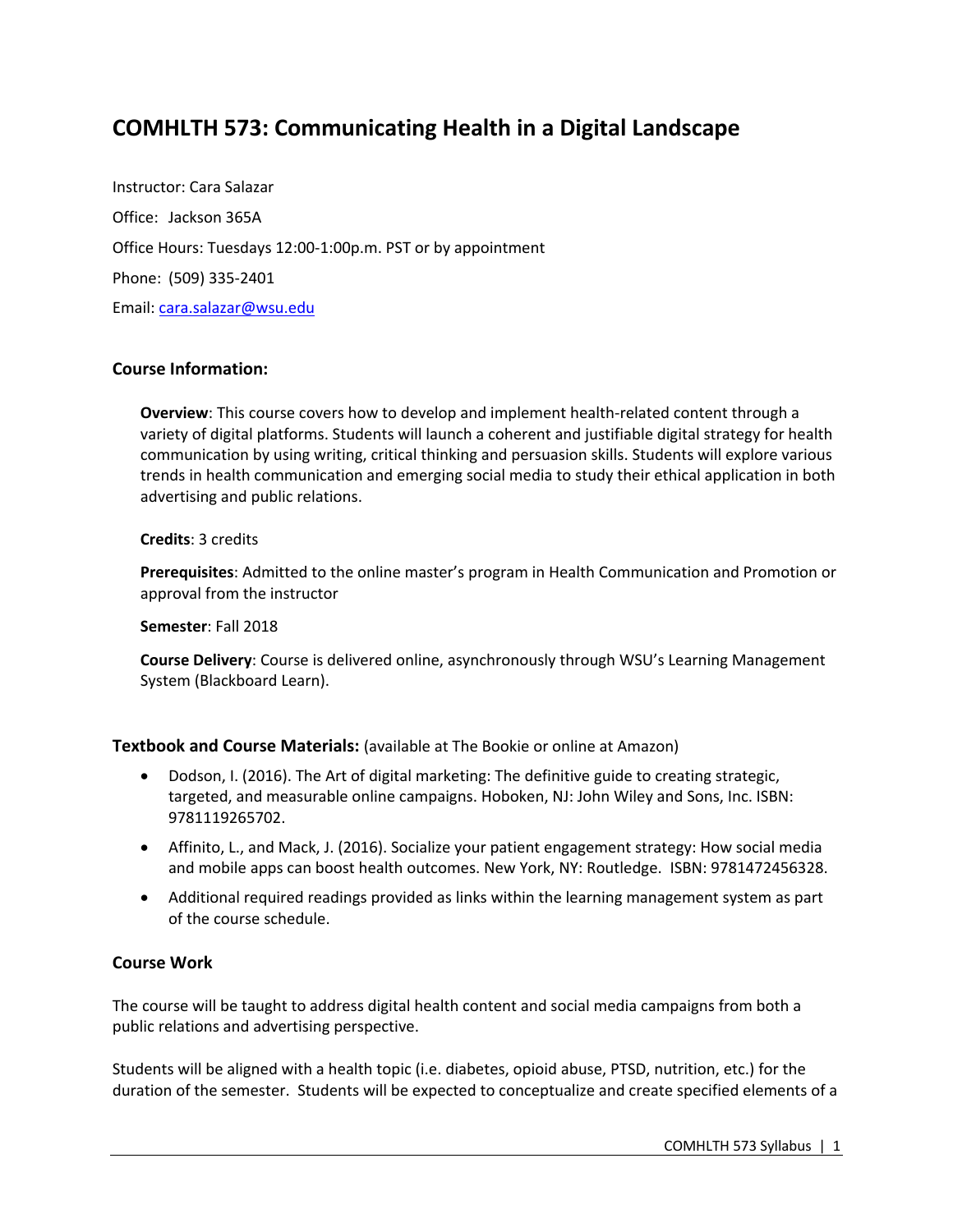promotional campaign, specifically the processes for selecting, using, managing, and evaluating the effectiveness of web, social media, and mobile technologies.

Students will learn to optimize and promote their campaigns and content for distribution and discovery on search engines, social networks, mobile devices and other non-traditional outlets. Best practices will be explored for press release writing, tagging, metadata creation, social network seeding, community engagement and more.

Although subject to change, the following tools, services, and techniques may be used:

- Search Engine Optimization and Marketing (SEO/SEM)
- Social Media Marketing (SMM)
- Social media networks (Facebook, Twitter, Instagram, etc.)
- Weebly.com (a web-based site design and hosting service)
- Google Documents/Drive (an online collaborative word processor and cloud-based storage service)
- Google Analytics (targeted website and keyword measurement and analytics service)
- YouTube Analytics (viral video measurement and analytics service)
- Survey Monkey (free online survey tool)
- Canva (free graphic design website)

#### **Course Learning Outcomes and Assessment**

COMHLTH 573 Communicating Health in a Digital Landscape will model the curriculum of the existing course COMSTRAT 563 Digital Content Promotion for Professional Communicators with minor modifications to integrated health communication and promotion topics, readings, case studies, assignments and discussion forums.

| <b>Student Learning Outcomes for</b><br>this course:<br>At the end of this course,<br>students should be able to:                                                                                                                                      | <b>Course Topics/Dates</b><br>The following topics and dates<br>will address this outcome:                                                                                                             | <b>Evaluation of Outcomes:</b><br>This outcome will be evaluated primarily<br>by:                                                                                                                                                                                                                                |
|--------------------------------------------------------------------------------------------------------------------------------------------------------------------------------------------------------------------------------------------------------|--------------------------------------------------------------------------------------------------------------------------------------------------------------------------------------------------------|------------------------------------------------------------------------------------------------------------------------------------------------------------------------------------------------------------------------------------------------------------------------------------------------------------------|
| Develop and manage health-<br>related online content<br>promotions, and a branded<br>digital campaign. Specifics:<br>brand identity, stakeholder and<br>user goals, audience/persona<br>research, campaign objectives,<br>project execution management | Aug $20 -$ Sep 16<br>• Overview of health<br>communication techniques<br>• Social media marketing<br>campaign and $SWOT -$<br>strengths, weaknesses,<br>opportunities, and threats<br>• Message design | Discussion posts that synthesize<br>information students have been<br>learning, apply information to<br>different settings or populations,<br>describe relevant examples of<br>course information, and/or engage<br>with various resources and<br>respond.<br>Semester-long project planning<br>Audience persona |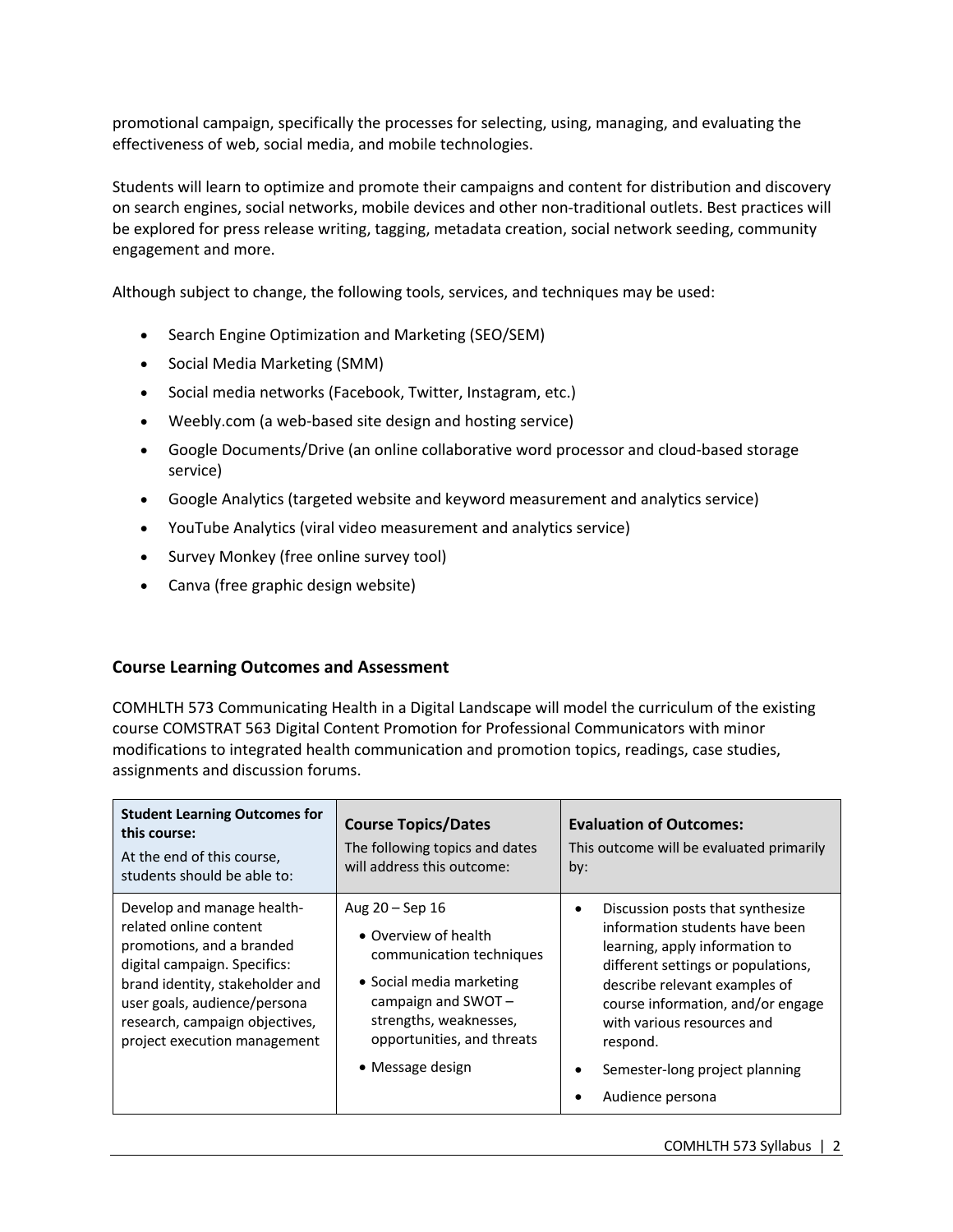|                                                                                                                                                                                                                                                                                  |                                                                                                                                                                                                                                                                                                                                                | Core message design                                                                                                                                                                                                                                                                                                                                                                                                          |
|----------------------------------------------------------------------------------------------------------------------------------------------------------------------------------------------------------------------------------------------------------------------------------|------------------------------------------------------------------------------------------------------------------------------------------------------------------------------------------------------------------------------------------------------------------------------------------------------------------------------------------------|------------------------------------------------------------------------------------------------------------------------------------------------------------------------------------------------------------------------------------------------------------------------------------------------------------------------------------------------------------------------------------------------------------------------------|
|                                                                                                                                                                                                                                                                                  |                                                                                                                                                                                                                                                                                                                                                | SWOT analysis and situation<br>analysis                                                                                                                                                                                                                                                                                                                                                                                      |
| Ability to develop and execute<br>social media engagement and<br>user oriented-content strategies<br>in health communication.<br>Specifics: common components<br>of a plan, competitive<br>positioning, and value-<br>proposition and engagement-<br>based messaging principles. | Sep 17 - Oct 28<br>• Website design principles<br>• Target audience and<br>audience personas<br>• Communication tactics in<br>public health and awareness<br>• Health communication<br>campaigns overview<br>• Infographics and role they<br>play in health<br>communication<br>• Social media engagement<br>· Social media campaign<br>design | Discussion posts that synthesize<br>$\bullet$<br>information students have been<br>learning, apply information to<br>different settings or populations,<br>describe relevant examples of<br>course information, and/or engage<br>with various resources and respond.<br>Early drafts of social media<br>$\bullet$<br>marketing plan<br>Development of initial campaign<br>website<br>Research essay proposal and<br>planning |
| Evaluate campaign success in<br>execution using key<br>performance indicators and<br>digital tools for web<br>development, email, metrics,<br>and multimedia management.<br>Specifics: web page layout<br>design and presentation,<br>analytics, social listening.               | Oct $29 - Dec 9$<br>• Overview of digital<br>communications<br>• Digital campaign execution<br>and metrics<br>• Campaign messaging<br>crafting and evaluating                                                                                                                                                                                  | Discussion posts that synthesize<br>$\bullet$<br>information students have been<br>learning, apply information to<br>different settings or populations,<br>describe relevant examples of<br>course information, and/or engage<br>with various resources and respond.<br>Final social media marketing plan<br>٠<br>Final campaign website<br>Final research essay                                                             |

# **Expectations for Student Effort**

For each hour of lecture equivalent, students should expect to have a minimum of two hours of work outside of class. Therefore, students should expect to devote 6 hours or more per week on course readings, lecture reviews, discussion posts and assignments.

# **Weekly Course Outline**

Evaluation of your work will be based on quality and timeliness of the social media, written and/or multimedia content created for the class. This includes technical quality, but also the application of key concepts and critical thinking to the productions.

For this course, eight of the 10 discussion posts will be graded as part of participation. Progress grades will be provided in the development of your campaign website, research essay, and social media marketing plan. In support of all materials, additional supplemental reading is noted on the course schedule.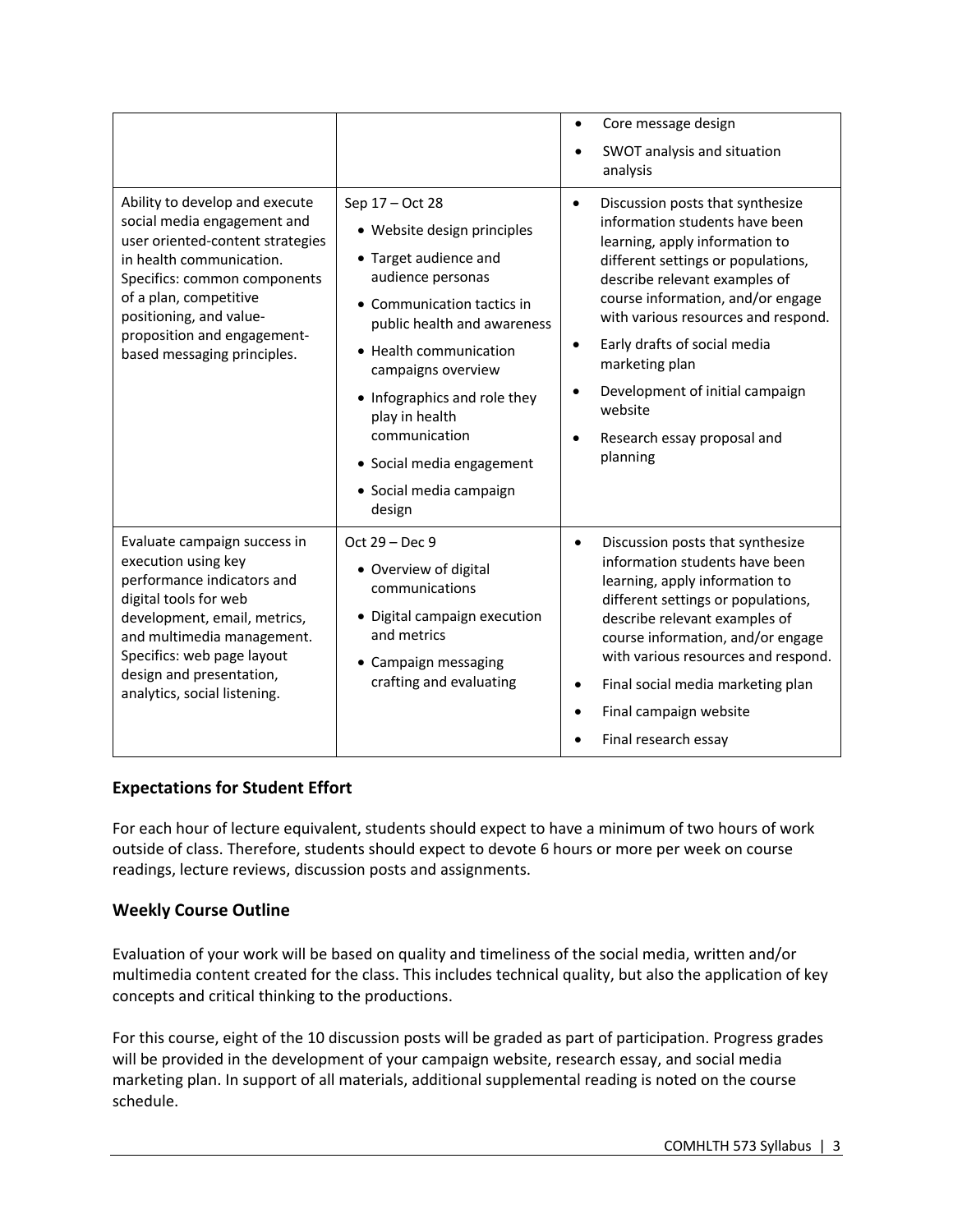| Lesson                                                          | <b>Week</b>   | <b>Dates</b>               | <b>Tasks</b>                                                                                                                                                                 |  |
|-----------------------------------------------------------------|---------------|----------------------------|------------------------------------------------------------------------------------------------------------------------------------------------------------------------------|--|
| Lesson 1: Why<br>health?                                        | Week 1        | Aug 20-26                  | Discussion 1*- Personal introductions<br>Discussion 2* - Introduction to<br>students' current and past experience<br>(or interests in) health communication<br>and promotion |  |
| Lesson 2: Research<br>Essay                                     | Week 2        | Aug 27-Sep 2               | Discussion 3: Research topics in health<br>communication<br>Proposal for final project and topic for<br>research essay*                                                      |  |
| Lesson 3: Social<br><b>Media Marketing</b><br>Campaign: SWOT    | Week 3        | Sep 3-9                    | Discussion 4: Reflections on<br>contemporary health communication<br>digital campaigns<br>Draft 1 Social Media Marketing Plan                                                |  |
| Lesson 4: Filling the<br>Gap: Getting your<br>message through   | Week 4        | Sep 10-16                  | Discussion 5: Message design in public<br>health awareness campaigns<br>Draft 1 Research Essay                                                                               |  |
| Lesson 5: Website<br>Construction                               | Weeks 5 & 6   | Sep 17-23<br>Sep 24-30     | Reading: Mayo Clinic Social Media<br>Network (link will be provided)<br>Draft 1 Campaign Website                                                                             |  |
| Lesson 6: Target<br>Audience                                    | Week 7        | Oct 1-7                    | Discussion 6: What types of health<br>campaigns resonate with select target<br>audience members?                                                                             |  |
| Lesson 7:<br>Communicating to<br>Advance the Public's<br>Health | Week 8        | Oct 8-14                   | Discussion 7: Tools and tactics for<br>reaching the public with health<br>campaign messaging and inspiring<br>them to engage<br>Draft 2 of Social Media Marketing Plan       |  |
| Lesson 8: Population<br><b>Health Campaigns</b>                 | Week 9        | Oct 15-21                  | Discussion 8: Effective population<br>health campaigns - past or present<br>Draft 2 Research Essay                                                                           |  |
| Lesson 9:<br>Infographics                                       | Week 10       | Oct 22-28                  | Discussion 9: Effective infographics to<br>communicate public health messages<br>Draft 2 Campaign Website                                                                    |  |
| Lesson 10: The<br>Power of Digital                              | Weeks 11 & 12 | Oct 29 - Nov 5<br>Nov 6-11 | Reading: Cleveland Clinic Newsroom<br>(link will be provided)                                                                                                                |  |
| Lesson 11: Message<br><b>Evaluation Part 1</b>                  | Week 13       | Nov 12-18                  | Discussion 10: Metrics in health<br>communication campaigns                                                                                                                  |  |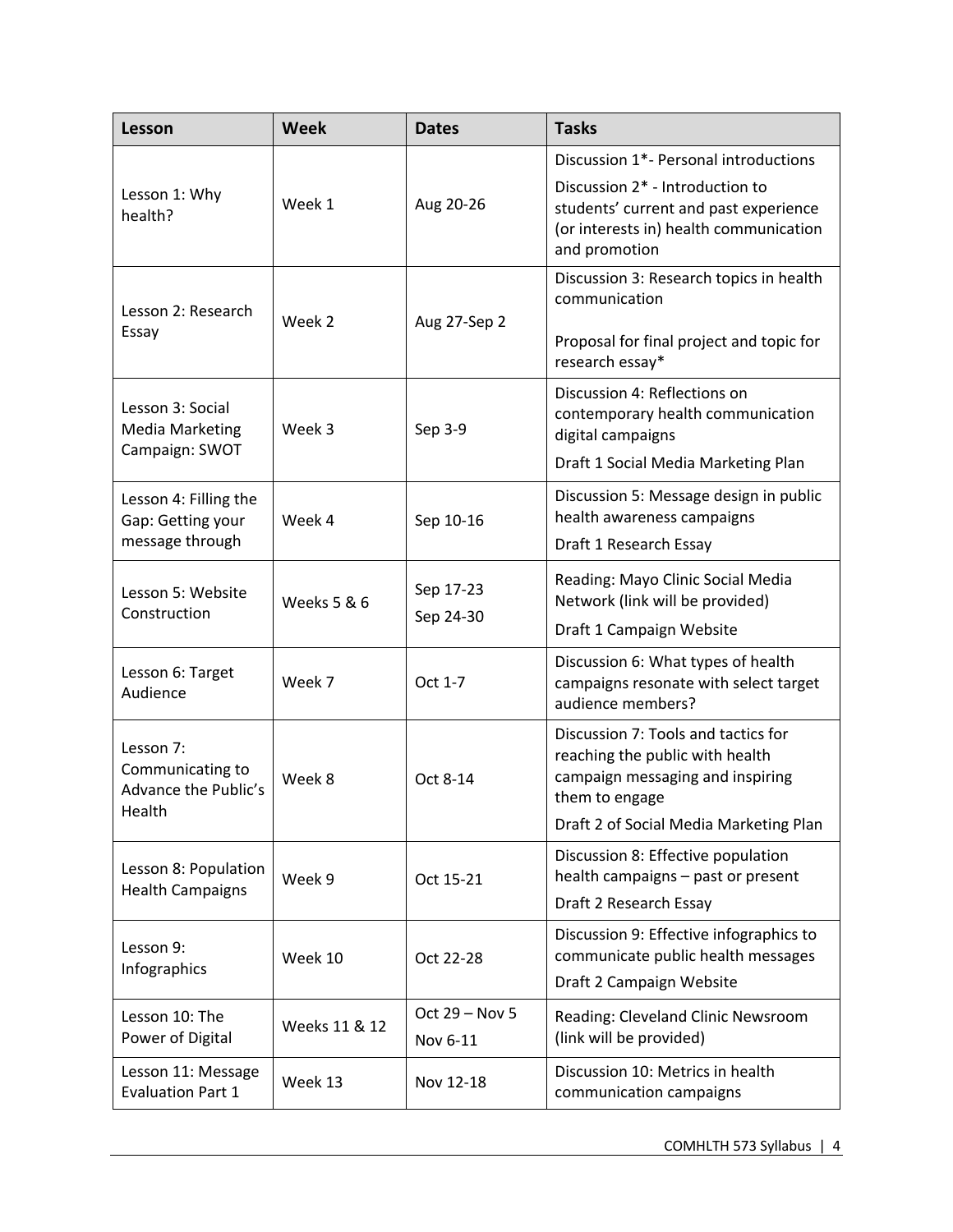| <b>Fall Break Nov 19-25</b>                    |                         |                             |                                                                                      |
|------------------------------------------------|-------------------------|-----------------------------|--------------------------------------------------------------------------------------|
| Lesson 12: Message<br><b>Evaluation Part 2</b> | Weeks 14 &<br>Dead Week | Nov $26 - Dec 2$<br>Dec 3-9 | Final Social Media Marketing Plan<br><b>Final Campaign Website</b><br>Research Essay |
| Course Wrap-ups                                | <b>Finals Week</b>      | Dec 10-16                   | n/a                                                                                  |

\*Tasks that are not graded but feedback will be provided

## **Important Dates & Deadlines**

Reference WSU Academic Calendar for a comprehensive list of dates.

| Mon, Aug 20  | First day of instruction               |  |
|--------------|----------------------------------------|--|
| Mon, Sep 3   | Labor Day - all university holiday     |  |
| Mon, Nov 12  | Veteran's Day - all university holiday |  |
| Tues, Dec 18 | Final grade submissions dues           |  |

# **Course Assignments**

All due date times are by **11:55 PM Pacific Standard Time** on the date listed.

| <b>Assignment Title</b>                                                                                                     | <b>Points</b> | Due Date      |
|-----------------------------------------------------------------------------------------------------------------------------|---------------|---------------|
| Discussion 1: Personal introductions                                                                                        | 0             | <b>Aug 26</b> |
| Discussion 2: Introduction to students' current and past experience (or<br>interests in) health communication and promotion |               | Aug 26        |
| Discussion 3: Research topics in health communication                                                                       | 7             | Sep 2         |
| Proposal for final project and topic for research essay                                                                     | 0             | Sep 2         |
| Discussion 4: Reflections on contemporary health communication digital<br>campaigns                                         | 7             | Sep 9         |
| Draft 1 Social Media Marketing Plan                                                                                         | 20            | Sep 9         |
| Discussion 5: Message design in public health awareness campaigns                                                           |               | Sep 16        |
| Draft 1 Research Essay                                                                                                      | 20            | Sep 16        |
| Reading: Mayo Clinic Social Media Network                                                                                   |               | Sep 23        |
| Draft 1 Campaign Website                                                                                                    | 20            | Sep 30        |
| Discussion 6: What types of health campaigns resonate with select target<br>audience members?                               | 7             | Oct 6         |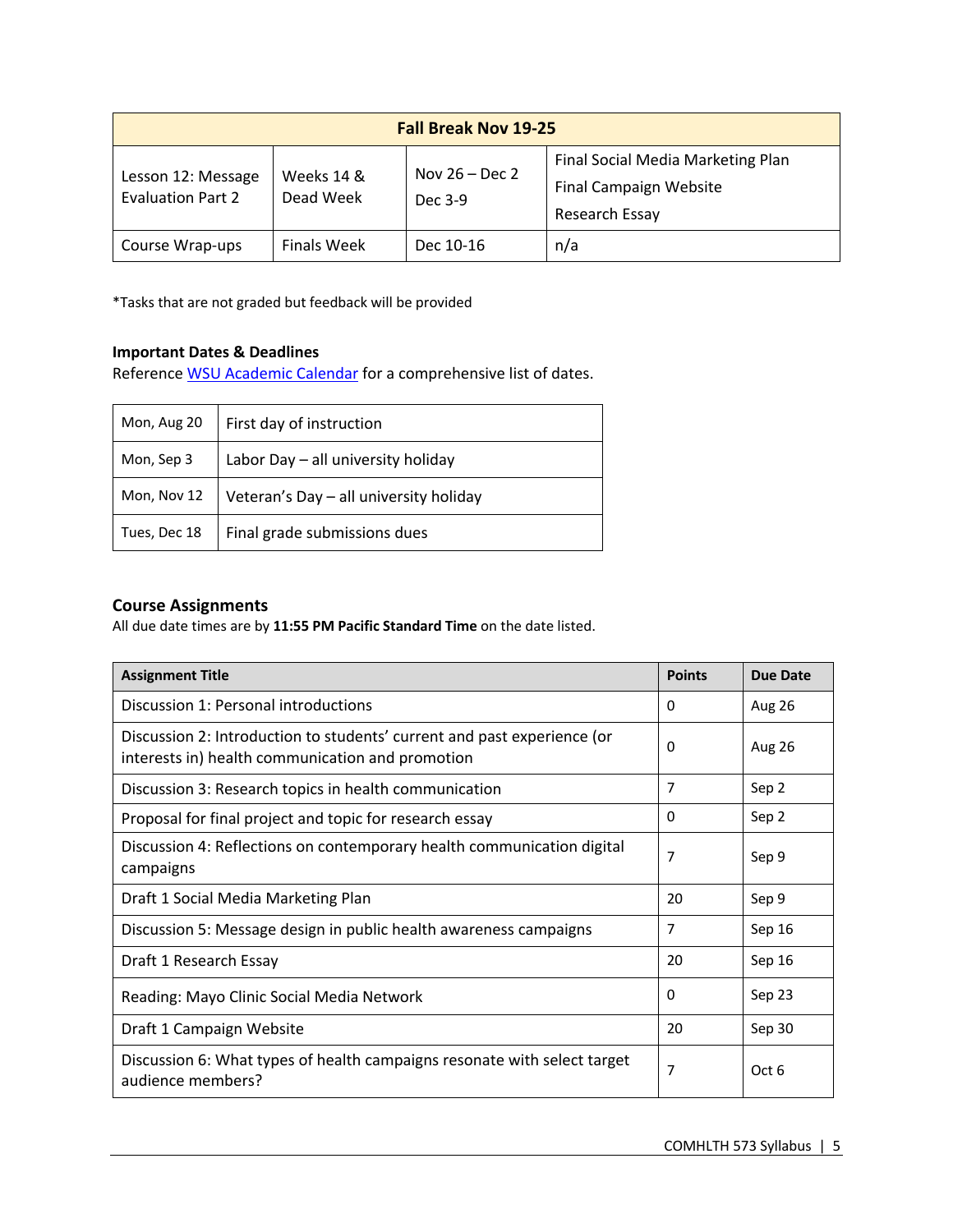| Discussion 7: Tools and tactics for reaching the public with health campaign<br>messaging and inspiring them to engage | 7       | Oct 14           |
|------------------------------------------------------------------------------------------------------------------------|---------|------------------|
| Draft 2 Social Media Marketing Plan                                                                                    | 20      | Oct 14           |
| Discussion 8: Effective population health campaigns – past or present                                                  | 7       | Oct 21           |
| Draft 2 Research Essay                                                                                                 | 20      | Oct 21           |
| Discussion 9: Effective infographics to communicate public health messages                                             | 9       | Oct 28           |
| Draft 2 Campaign Website                                                                                               | 20      | Oct 28           |
| Reading: Cleveland Clinic Newsroom                                                                                     | 0       | Nov <sub>5</sub> |
| Discussion 10: Metrics in health communication campaigns                                                               | 9       | <b>Nov 18</b>    |
| Final Social Media Marketing Plan                                                                                      | 20      | Dec 8            |
| <b>Final Campaign Website</b>                                                                                          | 20      | Dec 8            |
| Final Research Essay                                                                                                   | 20      | Dec 8            |
| Total points                                                                                                           | 240 pts |                  |

# **Grading**

I have high expectations for your performance and success in this class. Spelling, grammar, and punctuation count on all assignments. Any of these errors are problematic and cast serious doubt on the accuracy of the facts in your project. Multiple errors of this type will lower your grade. I expect students to read and engage with all course materials, and participate actively in class discussions via the online discussion board.

| <b>Coursework</b>                    | <b>Points</b> | %   |
|--------------------------------------|---------------|-----|
| Social Media Marketing Plan          | 60            | 25% |
| Campaign Website                     | 60            | 25% |
| Research Essay                       | 60            | 25% |
| Participation (via discussion posts) | 60            | 25% |
| <b>Total</b>                         | 240           | 100 |

| Grade | <b>Points</b> | Grade | <b>Points</b> |
|-------|---------------|-------|---------------|
| A     | 93-100%       |       | 73-76%        |
| $A-$  | 90-92%        | $C-$  | 70-72%        |
| B+    | 87-89%        | D+    | 67-69%        |
| B     | 83-86%        |       | 60-66%        |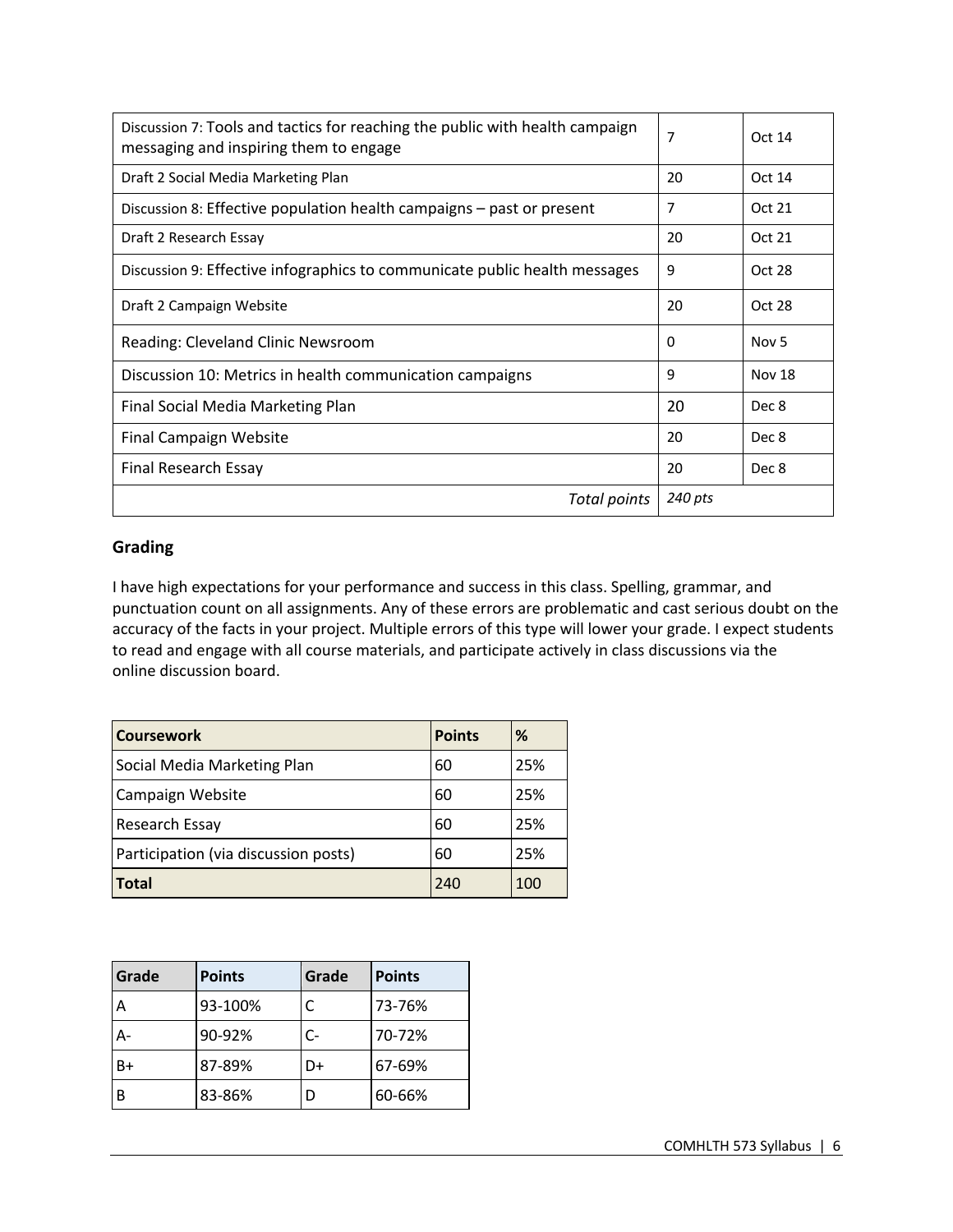| 80-82% | 0-59% |
|--------|-------|
| 77-79% |       |

If a grade falls into a non-specified range (e.g. 89.5% or 89.2%), the grade will be rounded to the closest whole number. Therefore, if a grade was 89.5%, the student would receive an A-; if the grade as 89.2% the student would receive a B+.

# **Critical Policies & Procedures**

## **Academic Integrity Statement**

Washington State University, a community dedicated to the advancement of knowledge, expects all students to behave in a manner consistent with its high standards of scholarship and conduct. Students are expected to uphold these standards both on and off campus and acknowledge the university's authority to take disciplinary action. Cheating is defined in the Standards for Student Conduct WAC 504- 26-010(3). It is strongly recommended that you read and understand these definitions: http://apps.leg.wa.gov/wac/default.aspx?cite=504-26-010.

University instructors have the authority to intervene in all situations where students are suspected of academic dishonesty. In such instances, responsible instructors retain the authority to assign grades to students considering, from an academic standpoint, the nature of the student action. Violation of academic integrity on any assignment will involve (i) an academic penalty ranging from a minimum of both a zero on that assignment and the reduction of a full letter grade on your final grade to failure of the entire course, (ii) filing of case with the Office of Student Conduct, and per university regulations, (iii) inability to withdraw from the course.

Cheating includes, but is not limited to, plagiarism and unauthorized collaboration as defined in the Standards of Conduct for Students, WAC 504-26-010(3). You need to read and understand all of the definitions of cheating: http://app.leg.wa.gov/WAC/default.aspx?cite=504-26-010. If you have any questions about what is and is not allowed in this course, you should ask course instructors before proceeding.

If you wish to appeal a faculty member's decision relating to academic integrity, please use the form available at conduct.wsu.edu.

#### **Final Exam**

There is no final exam in COMHLTH 573. The final versions of your social media marketing plan, research essay and campaign website serve as the final for the course.

#### **Instructor Interaction**

As you are expected to participate in this course daily, I also will be active in the course space on a daily basis. I expect to respond to emails Monday through Thursday from 9:30 to 10:30 AM. You can expect responses to emails or other questions received outside of these times during my next "office hour."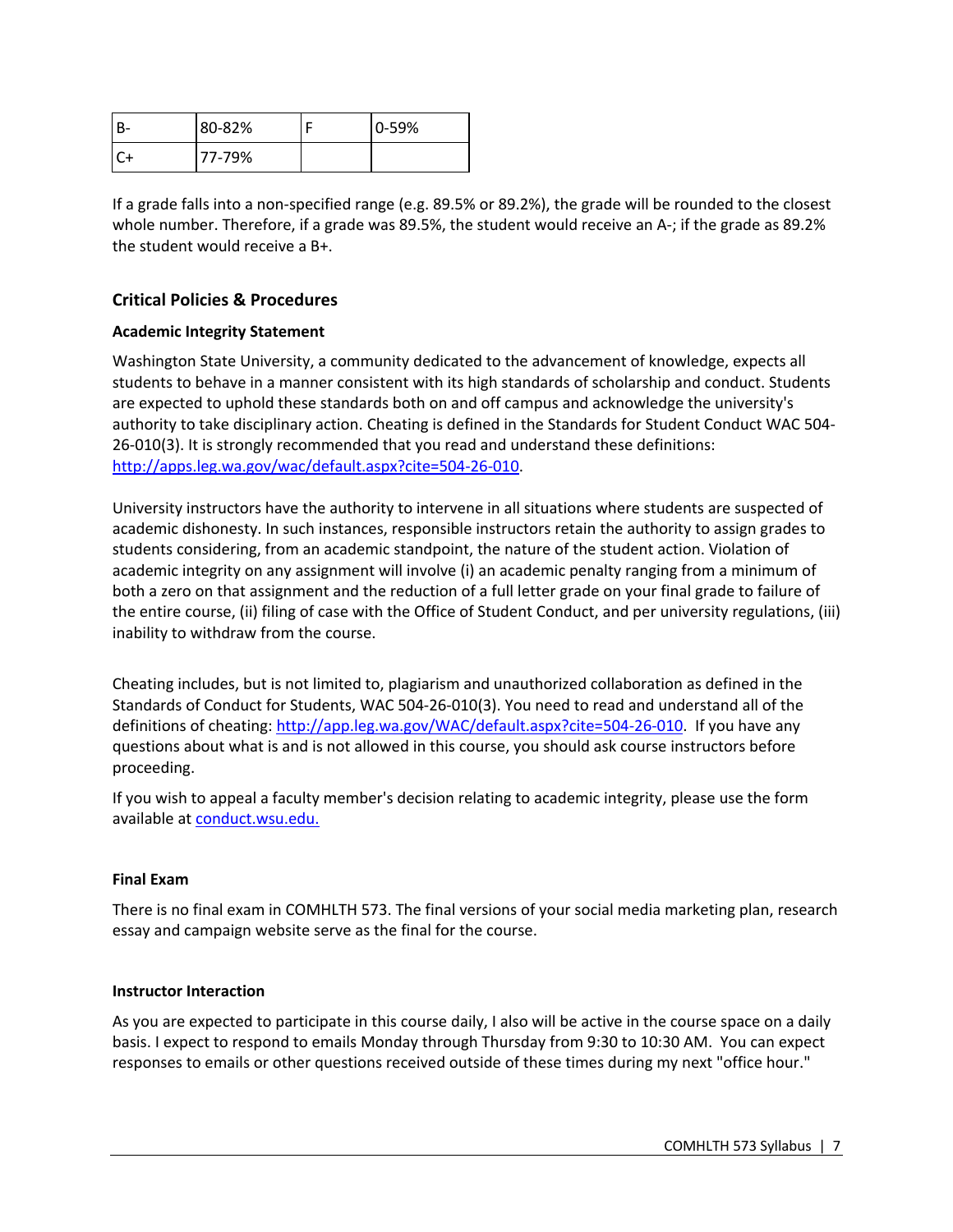#### **Instructional Methods**

Work completed in COMHLTH 573 is independent and non-collaborative. Students are expected to work independently on each task and assignment. The course is a combination of lecture review, readings, discussion forum contribution and graded assignments. Evaluation of your work will be completed by your instructor using established rubrics for each assignment.

#### **Late Work Policy**

Late work is **not accepted** in this class.Some consideration, however, might be given (at the discretion of the instructor) if there are extenuating circumstances such as prolonged hospitalization, family death, or extended individual sickness previously discussed. This course requires students to maintain strong organizational skills. It is the student's responsibility to complete all assignments by the due date.

#### **Online Collaboration**

The essence of education is exposure to diverse viewpoints. In your threaded discussion posts, you'll meet students with vastly different opinions and backgrounds. When you don't agree with their views, pause a moment. Weigh their words. You're encouraged to disagree with the substance of others' ideas and opinions but do so with an active sense of respect for one another, and without losing focus on the topic at hand. Personal attacks, inflammatory statements, flaming, trolling, and disruption of the discussion do not have a place in academic discourse.

Your instructors will promote high-quality academic discussions by removing any posts they view as disruptive of the educational process and alerting students whose posts have been removed that they have violated course expectations. Students who continue to misuse the discussion boards after a warning may be subject to removal of access rights, course failure, and referral to the Office of Student Conduct.

Postings must comply with University policy on use of computing resources, including those regarding harassment and discrimination, as well as conform to the Standards of Conduct for Students. Students are encouraged to review the Standards, particularly WAC 504-26-218, 504-26-220, and 504-26-222. Visit the University Website specific to your campus of enrollment for more information.

In certain courses, assessment of discussion posts is part of the final grade. Criteria for evaluating your discussion participation will be explained elsewhere in the course space, if applicable.

#### **Reasonable Accommodations**

Reasonable accommodations are available for students with a documented disability. If you have a disability and need accommodations to fully participate in this class, please either visit or call the Access Center (Washington Building 217; 509-335-3417; http://accesscenter.wsu.edu; Access.Center@wsu.edu) to schedule an appointment with an Access Advisor. All accommodations MUST be approved through the Access Center.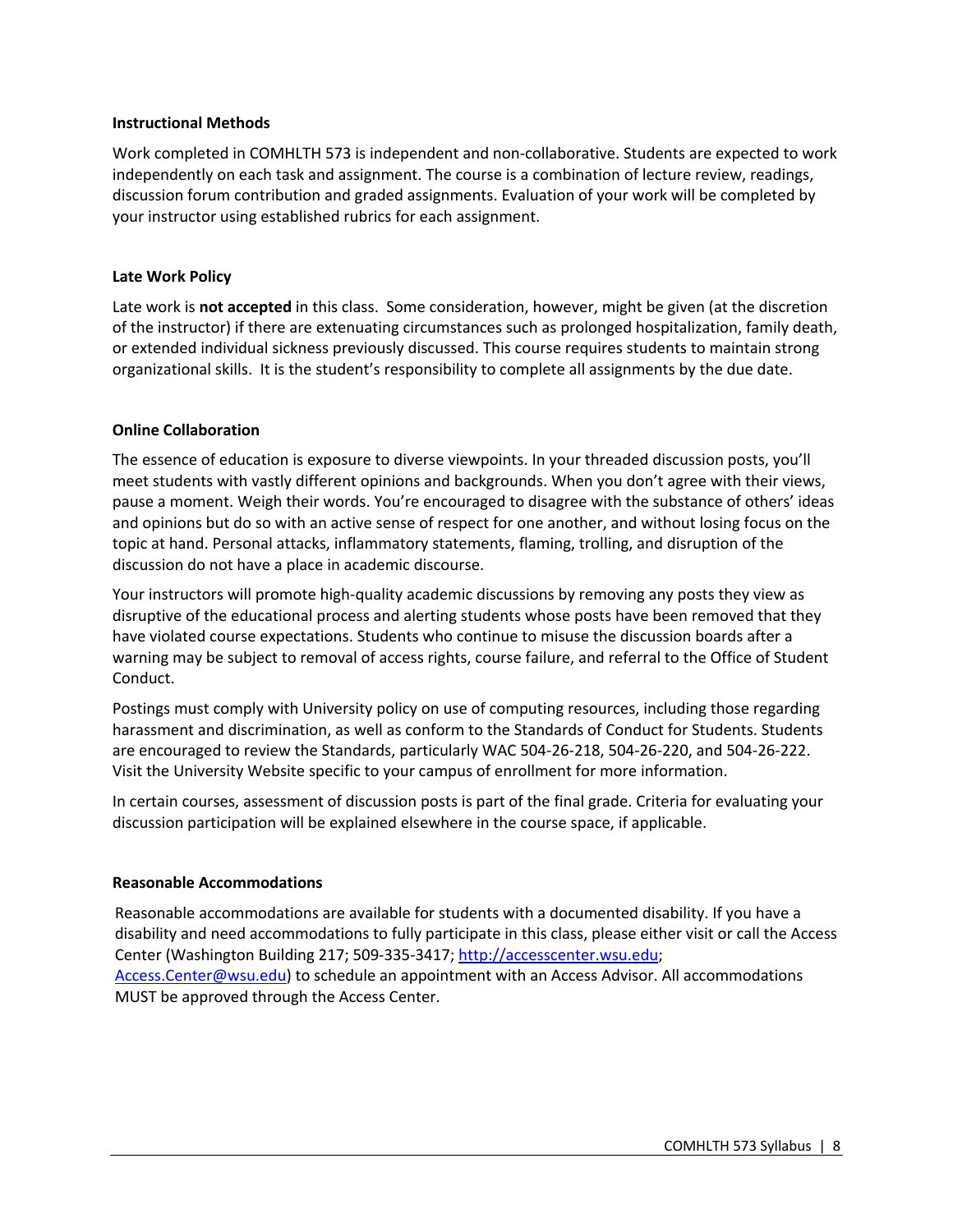# **Additional WSU Policies & Procedures**

#### **Academic Calendar**

Please review the current Academic Calendar to become familiar with critical deadlines on your campus. Visit the WSU Academic Calendar page: http://www.registrar.wsu.edu/Registrar/Apps/AcadCal.ASPX. and select your home campus from the drop-down menu.

## **Academic Complaint Procedures** (Academic Rule 104)

Instructional faculty, chairs, deans, and students should be thoroughly familiar with academic complaint procedures.

A student having complaints about instruction or grading should attempt to resolve those issues directly with the instructor. If that fails, the student should send an email to the instructor using his or her official WSU email account no later than 20 business days following the end of the semester. This email should briefly outline the complaint and be copied to the chairperson of the academic department.

If the complaint is not resolved with the instructor within 20 business days of sending the email, then the student may work directly with the chairperson of the academic department in which the course is offered. The chair's decision shall be rendered within 20 additional business days.

After the chair's decision, the student or the instructor may appeal to the academic college Dean's Office. Complaints must be presented in writing to the college dean within 20 business days of the chair's decision. The written statement should describe the complaint, indicate how it affects the individual or unit, and include the remedy sought from the college dean. The decision of the college dean is the final step and shall be made within 20 business days.

At the campuses other than Pullman, the procedure is identical except that the program leader shall substitute for the department chair, and the campus chancellor or his or her designee shall substitute for the college dean if the department chair and/or the college dean is not located on that campus.

The University Ombudsman is available at any stage for advice or assistance in resolving academic complaints.

Note: Though chairs and deans (and academic area coordinators and campus chancellors) may resolve complaints about instruction and grading, they may not change a final grade without the consent of the instructor, except as provided by Rule 105.

#### **Academic Freedom**

WSU supports the faculty's academic freedom, right to freedom of expression, and responsibility to fulfill course objectives that are approved by the Faculty Senate. This is fundamental to who we are as an institution. Along with these rights comes the responsibility to protect the freedom of expression of all members of our community, including students.

"As teachers, professors encourage the free pursuit of learning in their students. They hold before them the best scholarly standards of their disciplines. They demonstrate respect for the student as an individual and adhere to their proper role as intellectual guides and counselors…They protect students' academic freedom." (Source: Faculty Responsibilities section of the WSU Faculty Manual)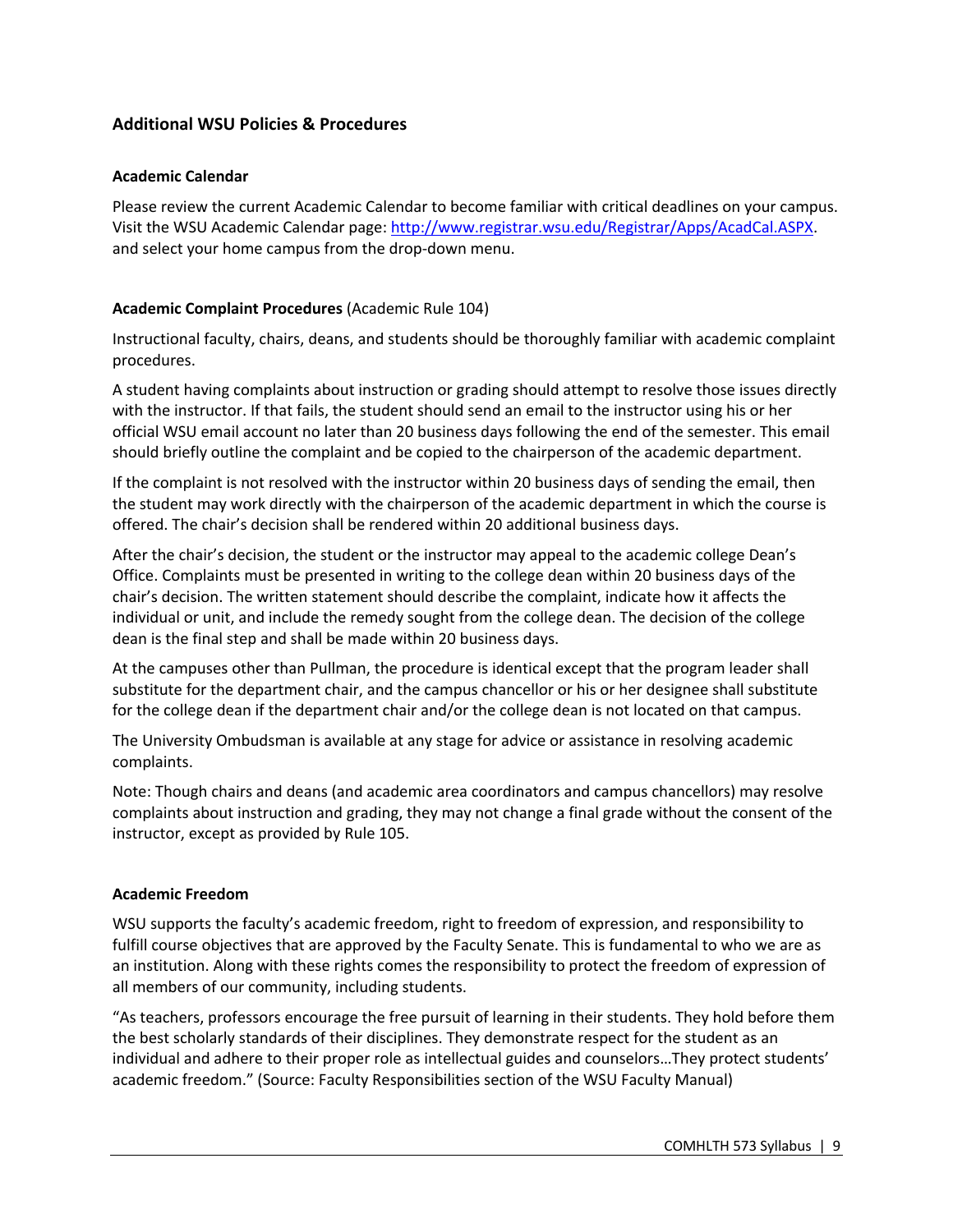"Freedom of expression is recognized as one of the essential elements of academic freedom. On a healthy campus, there is respect for the dignity and worth of all members of the campus community and a concern for the rights of others. …It is the policy of Washington State University to support and promote the rights of all individuals to express their view and opinions for or against actions or ideas in which they have an interest… The above rights exist in equal measure for each member of the University community." (Source: Section IIB of the Faculty Manual - page 14)

At WSU, the faculty has a strong interest in promoting respectful dialogue in the classroom setting. Speech and conduct that disrupts the educational process and creates a hostile environment, as that term is defined in WSU's non-discrimination policy (Executive Policy 15), is not protected. If concerns arise, faculty will consult the WSU's Office for Equal Opportunity at 509-335-8288 or oeo@wsu.edu. We aim to protect the freedoms and rights of every member of the WSU community and to promote learning about diverse perspectives while ensuring that students experience a safe, constructive learning environment.

## **Academic Regulations**

Students enrolled in online courses are subject to the same University academic regulations as oncampus students. Students may only repeat a course graded C- or below one time at WSU during fall or spring semesters. Additional repeats are allowed from another institution or at WSU during summer terms or by special permission of the academic unit offering the course. Learn more at http://www.catalog.wsu.edu/General/AcademicRegulations/ListBy/73.

## **Appeals:** Student Appeals Process

"The Appeals Board is composed of employees who review a decision made by the University Conduct Board, or a conduct officer, that a student violated the University's Standards of Conduct for Students. When a student disagrees with a decision of the Conduct Board or a conduct officer, he/she may appeal the decision to the University Appeals Board." – WSU Office of Student Conduct University Appeals Board

# **Campus and Classroom Safety Statement**

Classroom and campus safety is of paramount importance at Washington State University and is the shared responsibility of the entire campus population. WSU urges students to follow the "Alert, Assess, Act" protocol for all types of emergencies and the "Run, Hide, Fight" response to an active shooter incident. Remain ALERT (through direct observation or emergency notification), ASSESS your specific situation, and ACT in the most appropriate way to assure your own safety (and the safety of others if you are able).

Please sign up for emergency alerts on your account at MyWSU. For more information on this subject, campus safety, and related topics, please view the FBI's Run, Hide, Fight video and visit the WSU safety portal.

# **Copyright**

This syllabus and all course-related materials, presentations, lectures, *etc.* are the intellectual property of the instructors who designed and contributed to the course (or the intellectual property of their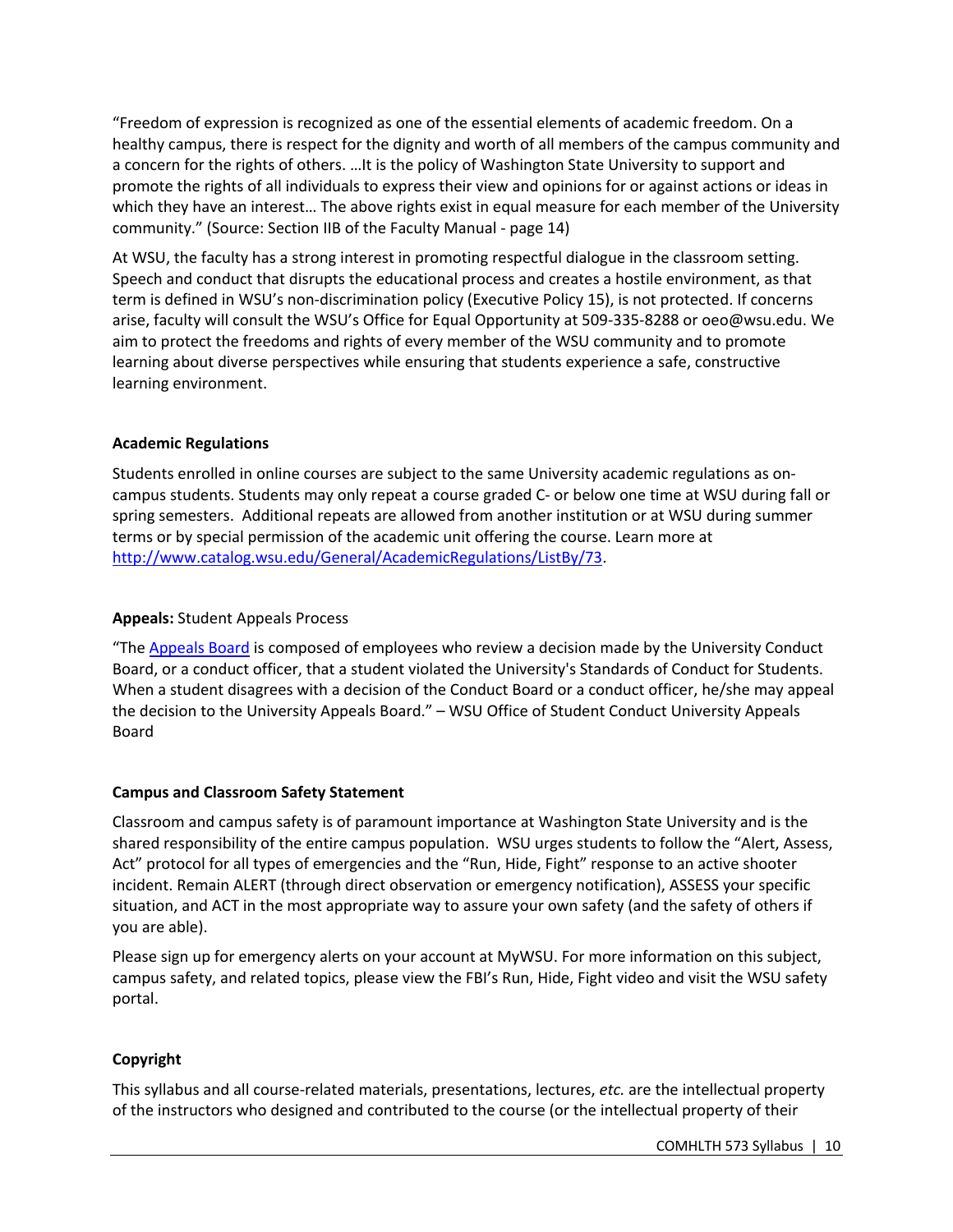references) and may be protected by copyright. Selling class notes through commercial note-taking services, without written advance permission, could be viewed as copyright infringement and/or an academic integrity violation, WAC 504-26-010 (3)(a,b,c,i). Further, the use of University electronic resources (*e.g.,* Blackboard) for commercial purposes, including advertising to other students to buy notes, is a violation of WSU's computer abuses and theft policy (WAC 504-26-218), a violation of WSU's Electronic Communication policy (EP 4), and also violates the terms of use for the Blackboard software program.

Any course-related materials, presentations, lectures, etc. are the instructor's intellectual property and may be protected by copyright. The use of University electronic resources (e.g., Angel) for commercial purposes, including advertising to other students to buy notes, is a violation of WSU's computer abuses and theft policy (WAC 504-26-218).

# **Critical Thinking**

The ability to think and write critically is an essential skill in many walks of life. Critical thinking skills are developed and refined through practice, self-reflection, and the critique and support of peers and instructors. Throughout this course, you will have many opportunities to exercise your analytical thinking, synthesize information, and apply knowledge to real-life situations. The course developer or your instructor may have provided a critical thinking rubric in this course space, if applicable, to assess your own writing and that of other students. Please review it carefully before completing each activity.

#### **Discriminatory Conduct Statement and Employee Reporting Requirements**

Discrimination, including discriminatory harassment, sexual harassment, and sexual misconduct (including stalking, intimate partner violence, and sexual violence) is prohibited at WSU (See WSU Policy Prohibiting Discrimination, Sexual Harassment, and Sexual Misconduct (Executive Policy 15) and WSU Standards of Conduct for Students).

If you feel you have experienced or have witnessed discriminatory conduct, you can contact the WSU Office for Equal Opportunity (OEO) and/or the WSU Title IX Coordinator at 509-335-8288 to discuss resources, including confidential resources, and reporting options. (Visit oeo.wsu.edu for more information).

Most WSU employees, including faculty, who have information regarding sexual harassment or sexual misconduct are required to report the information to OEO or a designated Title IX Coordinator or Liaison. (Visit oeo.wsu.edu/reporting-requirements for more info).

# **Email Policy**

All official WSU email communication **must be sent to students' WSU email address.** Absolutely NO communication will be sent to external addresses (e.g., Yahoo, Gmail, and so forth). We will use either the email within Blackboard or "email.wsu.edu" system.

#### **e-Tutoring**

As a WSU student, you have FREE unlimited access to eTutoring.org, a tutoring platform that enables students and tutors to collaborate in an online environment. This is not a course requirement, but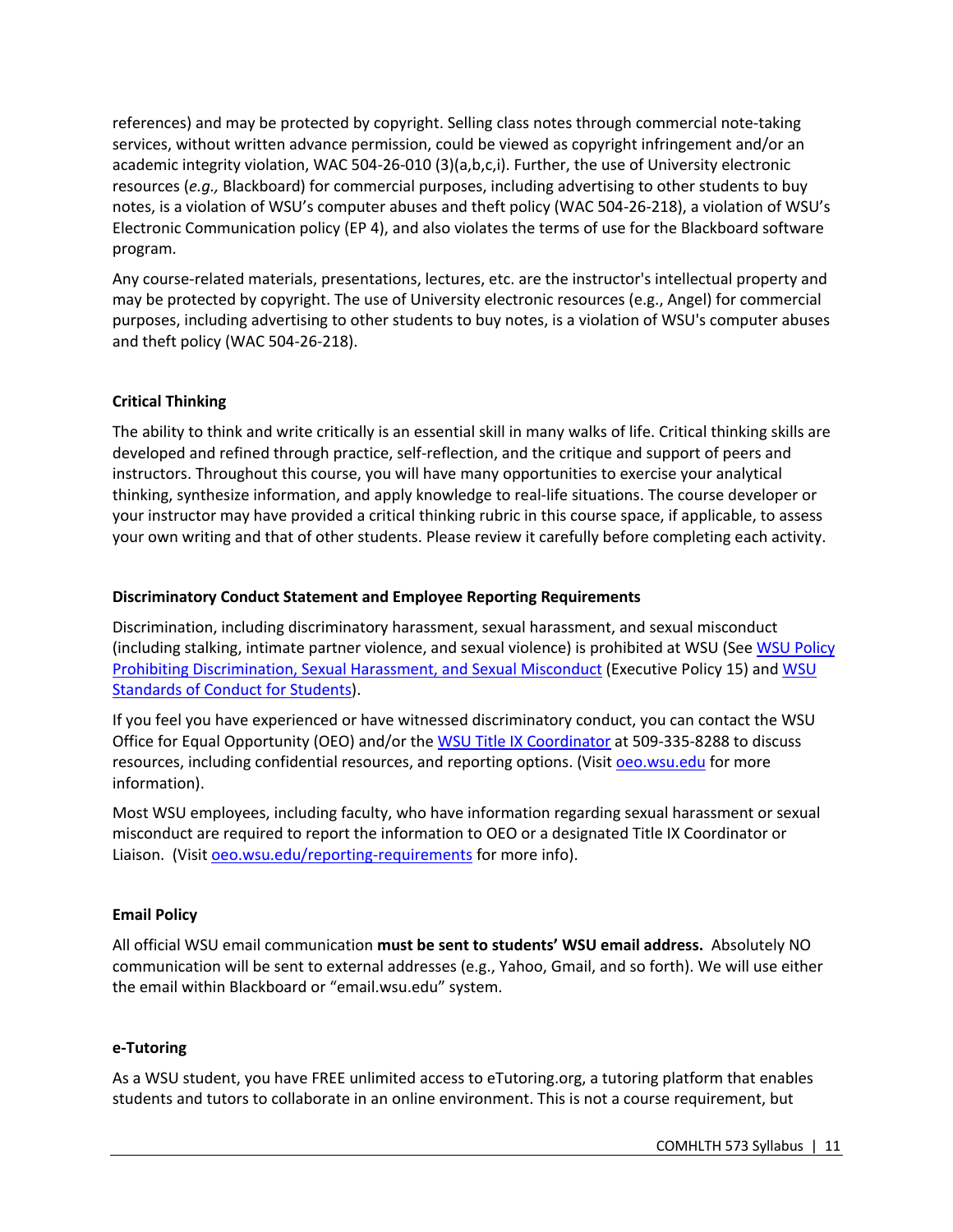simply an available resource that you may utilize as needed. With three ways to access a tutor, you can choose the one that best fits your needs.

- Writing Lab tutors will respond to papers in ANY academic subject, including history, anthropology, sociology, and everything else. If you're working on a paper for ANY of your courses our tutors can help you. Just submit your paper, ask specific questions on the submission form and a tutor will respond within 24-48 hours.
- chat rooms allow students to meet with tutors in one-on-one sessions via a fully interactive, virtual online environment.
- Students can also leave specific questions for an eTutor in any of our subjects by taking advantage of our questions option. Our tutors will respond to your question within 24-48 hours.

The list of available tutoring subjects can be found on the http://etutoring.org/login.cfm?institutionid=176 site. Current subjects include Accounting, Anatomy & Physiology, Biology, Chemistry, Math and Calculus, Medical Coding, MS Office 2007, Physics, Spanish, Statistics, Web Development and Writing!

## **FERPA**

WSU students have legal rights under the Family Educational Rights and Privacy Act (FERPA) for protection of their academic records. For a complete explanation of these rights, visit the URL associated with each home campus in the Academic Regulations section or http://www.registrar.wsu.edu/Registrar/Apps/FERPA.ASPX.

#### **GPA, Academic Deficiency & Disenrollment**

GPA: The Graduate School requires that all graduate students maintain a cumulative 3.0 GPA throughout their graduate program. Students who are not able to maintain a 3.0 will be disenrolled from the program.

Academic Deficiency: A student who does not maintain a cumulative 3.0 GPA will be considered academically deficient. A notice of deficiency will be sent to the student from the Graduate School. The student will have the option to request reinstatement, per the Graduate School's instructions. The department will consider reinstatement requests but are not required to request readmission for any students below a 3.0.

Disenrollment: Students who do not maintain a 3.0 GPA and who are academically deficient are subject to disenrollment. If a student submits a request for reinstatement it will be reviewed by the committee. If a reinstatement request is not received by the department the student's program will be terminated. Following termination, if a student wishes to return to the program they will have to go through the application process again.

#### **Grade Change Policy**

An instructor may not change a grade after it has been filed with the Registrar, except in the case of clerical error, which the instructor may correct by so certifying to the Registrar. Such change must be approved (signature required) by the chairperson of the department in which the course was offered. Grade corrections must be processed within one year of the end of the term for which the original grade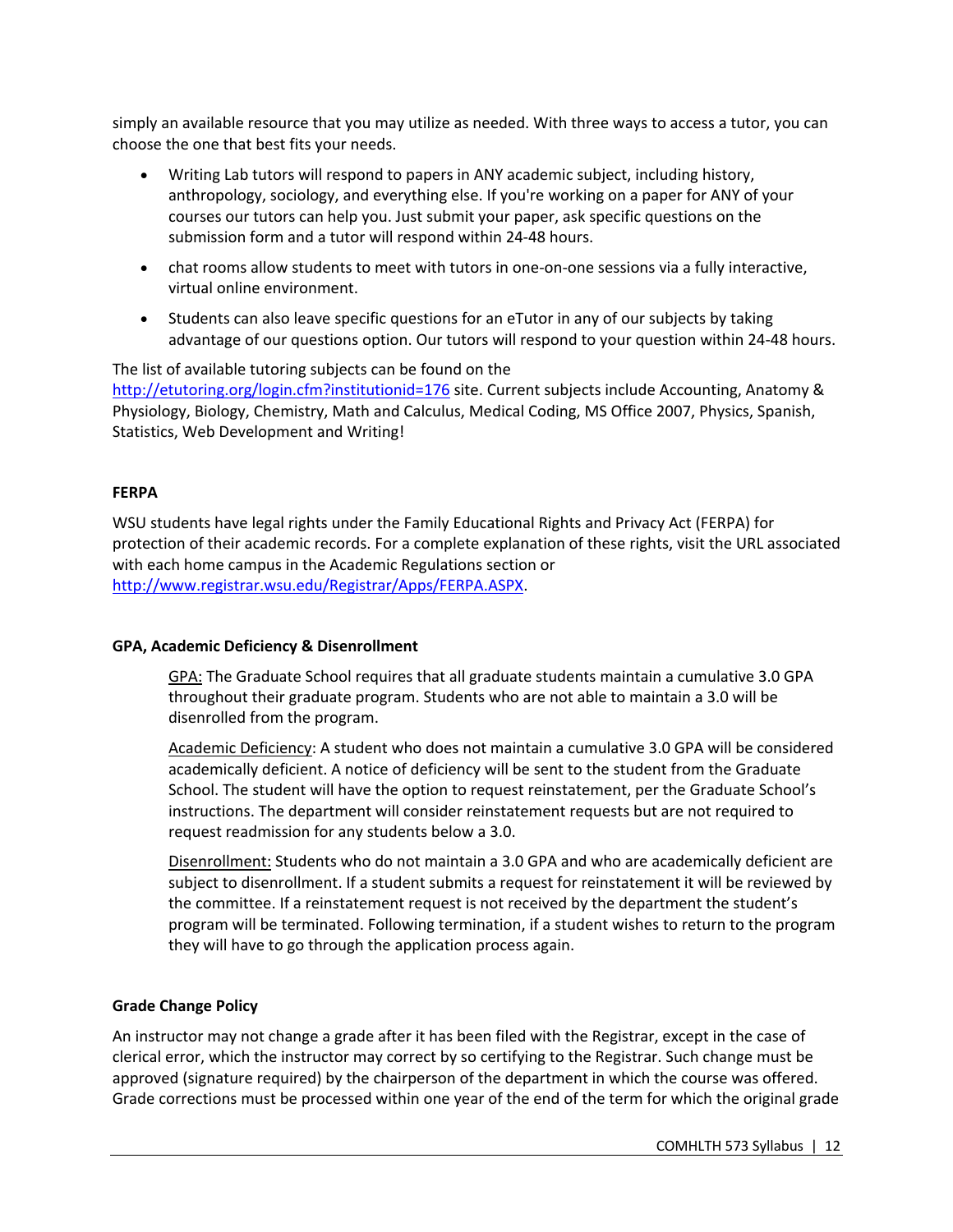was given. In extenuating circumstances, exceptions to the one-year limit for correction of grade errors may be considered by petition to the Registrar's Office.

#### **Incomplete Policy** (Academic Rule 90h)

Incompletes are granted only with permission of the instructor and are subject to the following guidelines:

- 1. Students must request an incomplete in writing or by e-mail from the instructor before the end of the semester.
- 2. The request must be signed and dated by the student (or identified by student's e-mail address) and must explain the reasons behind the request for the incomplete.
- 3. In order to be considered for an incomplete, **there are two main conditions:**
	- 1. A student must complete a minimum amount of the assigned course work. Specifically, a student must complete 75 percent of the coursework.
	- 2. A student must have a mathematical possibility of passing the class. A passing grade is 60 percent or above for the entire course.
- 4. If extraordinary circumstances (e.g., family emergency, serious illness) are involved and are documented to the instructor's satisfaction, the professor/ instructor retains the discretion to grant an incomplete even if the minimum conditions outlined in item 3 above are not met.

If an incomplete is granted, the standard WSU policy applies (i.e., ALL work must be completed within one full year from the end of the enrollment semester at issue, unless a shorter time is specified by the instructor. Otherwise, an automatic grade of "F," or failing, will be entered on the student's transcript).

#### **Intellectual Property**

Syllabi and all course-related materials, presentations, lectures, etc. are the intellectual property of individual faculty (or the intellectual property of their references) and may be protected by copyright. Selling class notes through commercial note-taking services, without instructor written advance permission, could be viewed as copyright infringement and/or an academic integrity violation, WAC 504- 26-010 (3)(a,b,c,i). Further, the use of University electronic resources (e.g., Blackboard) for commercial purposes, including advertising to other students to buy notes, is a violation of WSU's computer abuses and theft policy (WAC 504-26-218), a violation of WSU's Electronic Communication policy (EP 4), and also violates the terms of use for the Blackboard software program.

Any course-related materials, presentations, lectures, etc. are the instructor's intellectual property and may be protected by copyright. The use of University electronic resources (e.g., Angel) for commercial purposes, including advertising to other students to buy notes, is a violation of WSU's computer abuses and theft policy (WAC 504-26-218).

#### **Library Support**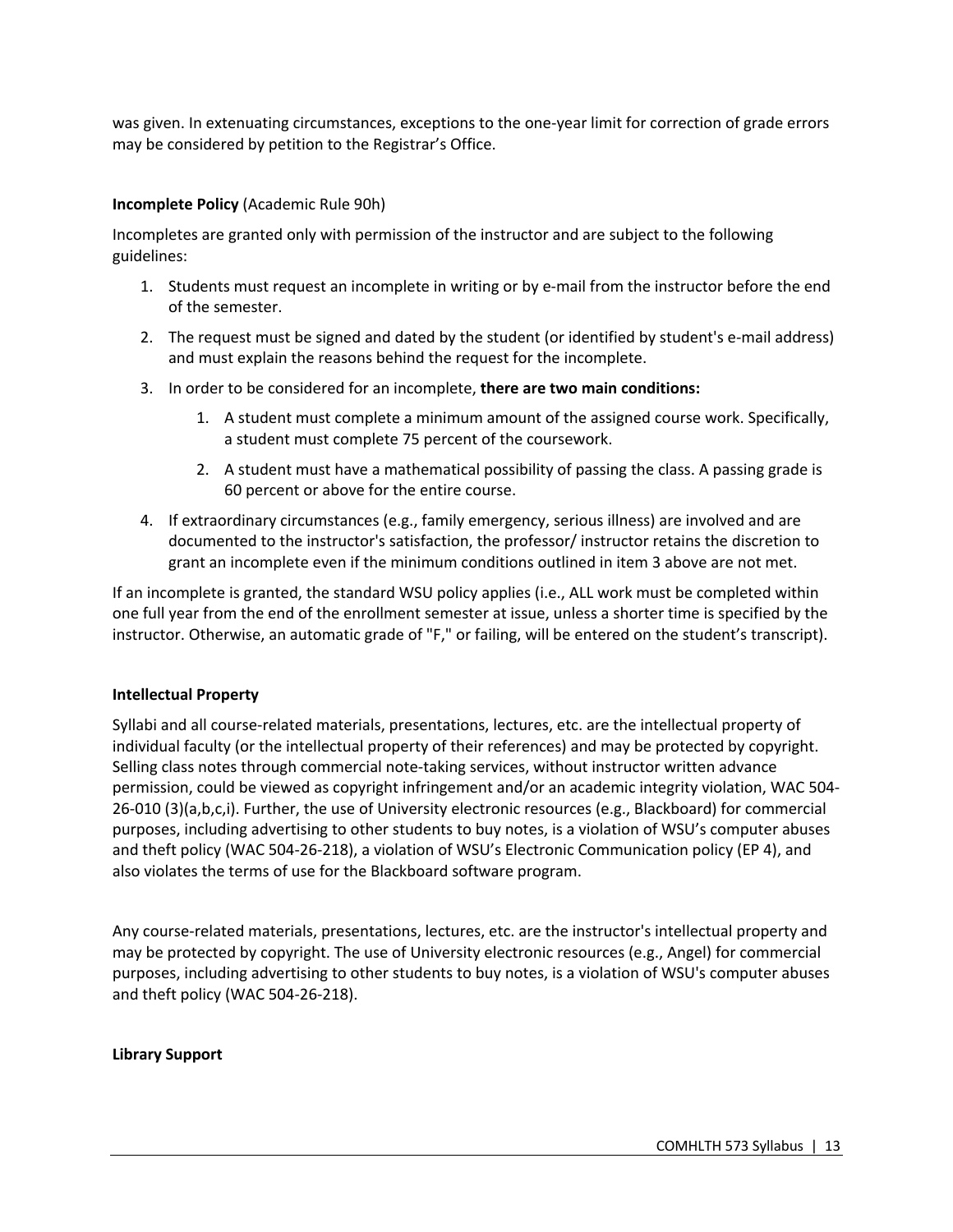All students enrolled in Washington State University online courses can use the WSU Libraries online databases and receive reference and research assistance from their home campus. Students can also borrow books and other circulating material and access full-text journal articles.

- General Library Links by campus (Review the Libraries' Online Information for more guidance.)
- Online Library Tour for Pullman Campus Undergraduates
- Online Library Tour for WSU Online Campus Students

#### **Netiquette**

Just as in a physical classroom, a good discussion in an online classroom depends on everyone feeling safe and respected. Here are a few tips for creating an educational and enjoyable discussion space:

- It is difficult to "read" emotion in online discussions be clear, use emoticons or concisely express your feelings
- Use of capitals sends the message that YOU ARE SHOUTING!
- Give positive feedback (good idea, thanks), be polite, and avoid hostile or curt comments, stereotypes, and labels.
- Apply the same standards you would follow in a face-to-face classroom discussion.
- Maintain a sense of dignity and decorum (class is not the same place as your Facebook account or your email).
- Argue not with emotion but with knowledge, facts, authority, and reason.

For more on the Core Rules of Netiquette visit http://coursedesign.colostate.edu/obj/corerulesnet.html

#### **Policy Prohibiting Discrimination and Sexual Harassment** (Faculty Manual, p. 31).

This policy expresses WSU's commitment to maintaining an environment free from discrimination, including sexual harassment. This policy applies to all students, faculty, staff, or others having an association with the University.

#### **Student Privacy**

As a University student, you have legal rights under the Family Educational Rights and Privacy Act (FERPA) for protection of your academic records. For a complete explanation of these rights, visit the URL associated with your home campus in the Academic Regulations section or http://www.registrar.wsu.edu/Registrar/Apps/FERPA.ASPX.

#### **Technical Support**

If you need technical assistance, please expand the Content folder in the Map menu on the left by clicking the plus sign (+), then select Technical Support.